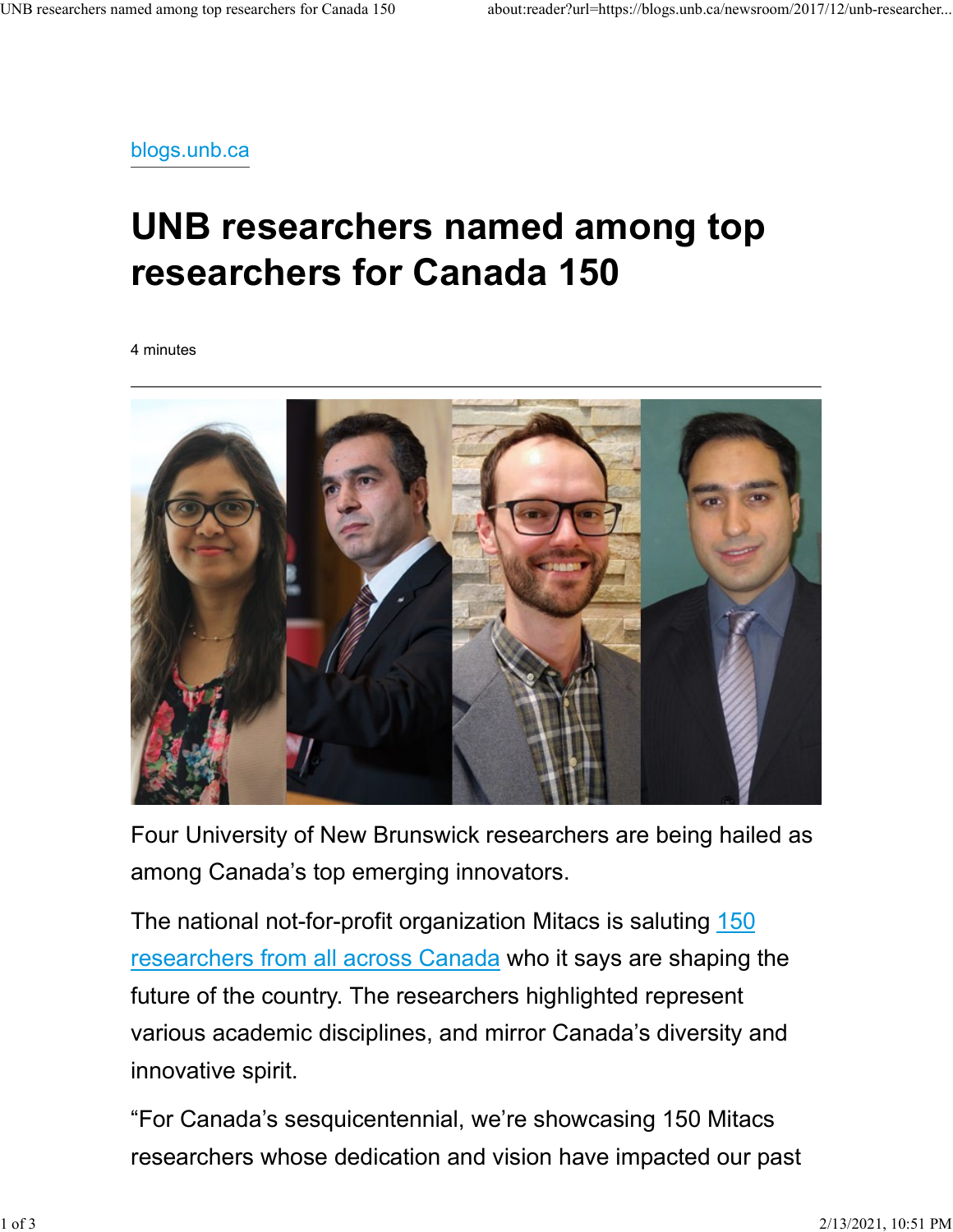and will inspire our future," says Alejandro Adem, Mitacs CEO and scientific director. "Researchers like these four from UNB exemplify the creativity, diversity, and tenacity that make Canada a wonderful place to live." UNB researchers named among top researchers for Canada 150 about:reader?url=https://blogs.unb.ca/newsroom/2017/12/unb-researcher...<br>and will inspire our future," says Alejandro Adem, Mitacs CEO and<br>scientific director. "Be

> The UNB innovators – Tanzina Huq, Arash Lashkari, Andrien Rackov and Babak Shirani – are involved in a variety of research fields from cybersecurity to early cancer detection.

"These are researchers whose ingenuity and dedicated pursuit of innovation is inspiring, and I congratulate them for this welldeserved national recognition," says University of New Brunswick President Eddy Campbell. "At UNB, where we conduct about 70 per cent of publicly funded research in the province, we're proud of our record of innovation, the impact it is making, and the people who make it happen."

The four researchers from UNB are:

Dr. Tanzina Huq, a postdoctoral fellow in UNB's faculty of engineering, who is creating a sustainable natural food preservative that will impact the food industry. Through the startup Chinova Bioworks, she has been part of the team that has developed a natural preservative from mushroom extract instead of a widely used animal extract. The research will result in more environmentally friendly food, and has the possibility to benefit cosmetics and pharmaceuticals;

Dr. Arash Lashkari, a research associate with the Canadian Institute for Cybersecurity at UNB as well as UNB's faculty of computer science. Dr. Lashkari has more than 20 years of experience developing technology that detects and protects against cyberattacks, malware and the dark web. Currently, he is